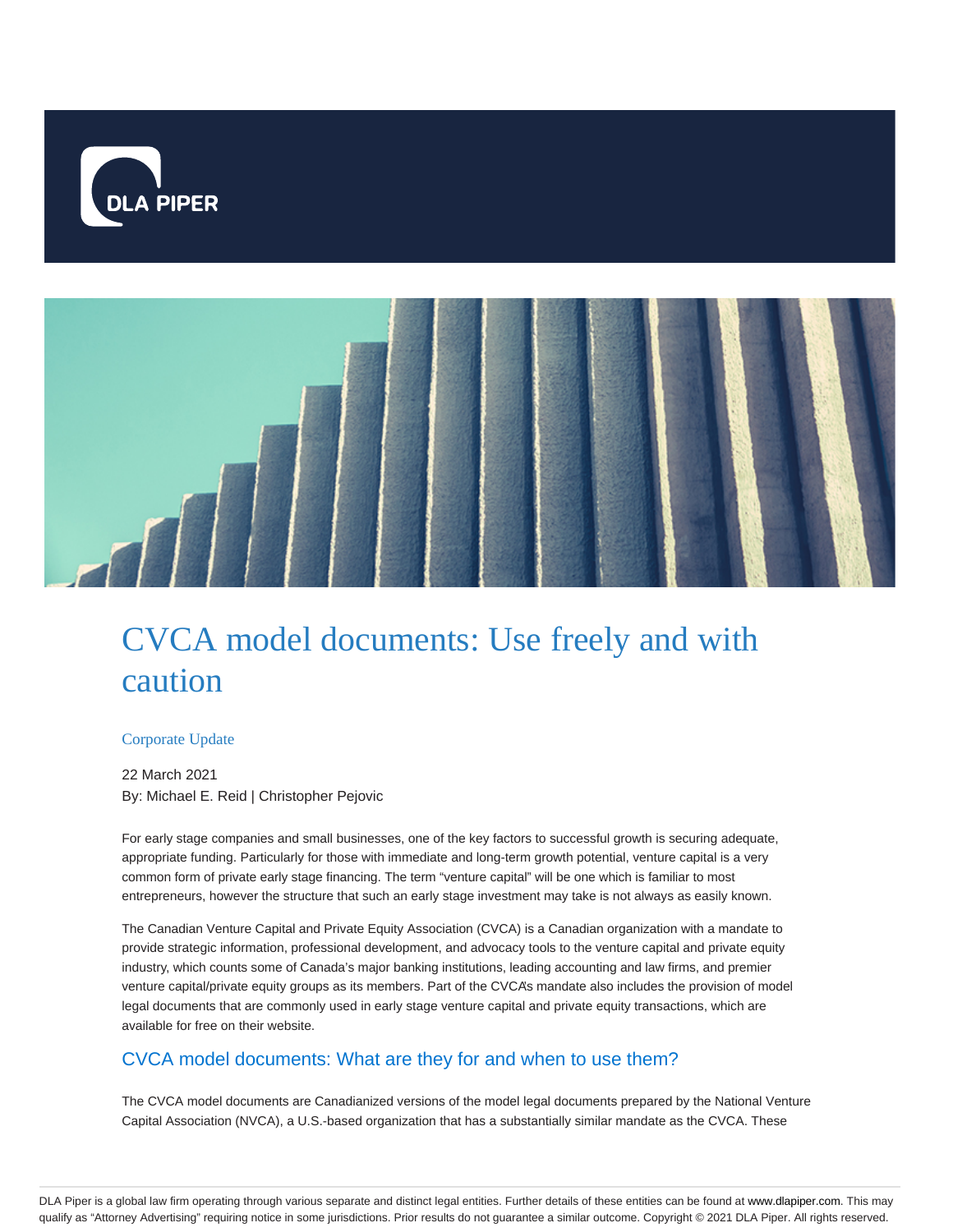documents have been provided by the CVCA in an effort to guide and establish industry norms within the Canadian venture capital and private equity industry as it relates to early stage investment.

The model documents have been drafted to provide a comprehensive set of terms that offer a wide range of potential options when it comes to early stage investment, which allow companies and investors to customize their transaction for their specific circumstance and anticipate and eliminate unfavourable terms in the parties' particular context. The CVCA also aims to provide some comfort to those using the model documents that the increased use of these documents will promote market consistency within venture capital and private equity investment transactions in Canada, with the objective of reducing transaction costs and time between term sheets and definitive deal.

However, it is important for entrepreneurs (and those looking to invest in early stage startups) to keep in mind that the model documents are designed to suit a certain form of transaction: venture capital. While the nomenclature is bound to shift, CVCA documents work great for a Series B financing, but are likely too heavy for a pre-Seed angel investment round.

# Most commonly used model documents

Parties wishing to use the CVCA model documents in their investment transaction will most likely come across the following documents:

## Term sheet

The model term sheet (also called a "letter of intent" or "memorandum of understanding") is a preliminary document that sets out the intended terms in principle of a potential investment by an investor in a company, and serves as a roadmap for the drafting of definitive binding legal documentation. Term sheets are meant to reflect, at a high level, the deal structure and key deal terms, and are often not legally binding on the parties unless otherwise specifically stated within the term sheet. For example, the CVCA model term sheet does create legally binding obligations, including an obligation to engage in good faith exclusive negotiations for a set period of time, and a restriction on the sharing of confidential information.

The CVCA model term sheet is very comprehensive, and goes well beyond high level deal structure. And for good reason. You will find specific share rights and conversion mechanics set out in the CVCA model term sheet, as well as a general overview of the rights found below in the Voting Agreement, Investors' Rights Agreement, and Right of First Refusal & Co-Sale Agreement. As each of these items is itself comprehensive and contains specific terms, it is important to establish at the term sheet level the agreement structure and key terms that are being proposed.

## Stock purchase agreement

The CVCA model stock purchase agreement sets forth the terms of purchase and sale of preferred shares in the company to an investor. This agreement includes basic terms relating to the purchase price and timeline for closing, very comprehensive representations and warranties of the company, modest representations and warranties of the investor, and conditions in favour of each party to closing the deal, which often include the entry into other forms of agreement that relate to the operation of the company following closing (such as a voting agreement, right of first refusal agreement, USA and/or investor's rights agreement).

The CVCA model stock purchase agreement does not provide information relating to the rights and restrictions of the shares to be sold, however much of the complexity of the share rights will have been provided in the CVCA model term sheet. The CVCA model stock purchase agreement also does not provide rights or obligations dictating the relationship of the parties in running the company together following closing, as that is dealt with in the various agreements described below.

## Voting agreement

A voting agreement sets out an arrangement between the potential investor(s) and the existing shareholders of the company as to how the shares of the parties involved will be voted in connection with the investor's acquisition of shares in the company. The CVCA model voting agreement is relatively broad, but key terms may include voting rights and restrictions with respect to (i) how to vote on elections or removals of board members, (ii) how to vote regarding increasing the number of authorized shares of the company, and/or (iii) drag along rights forcing all shareholders to vote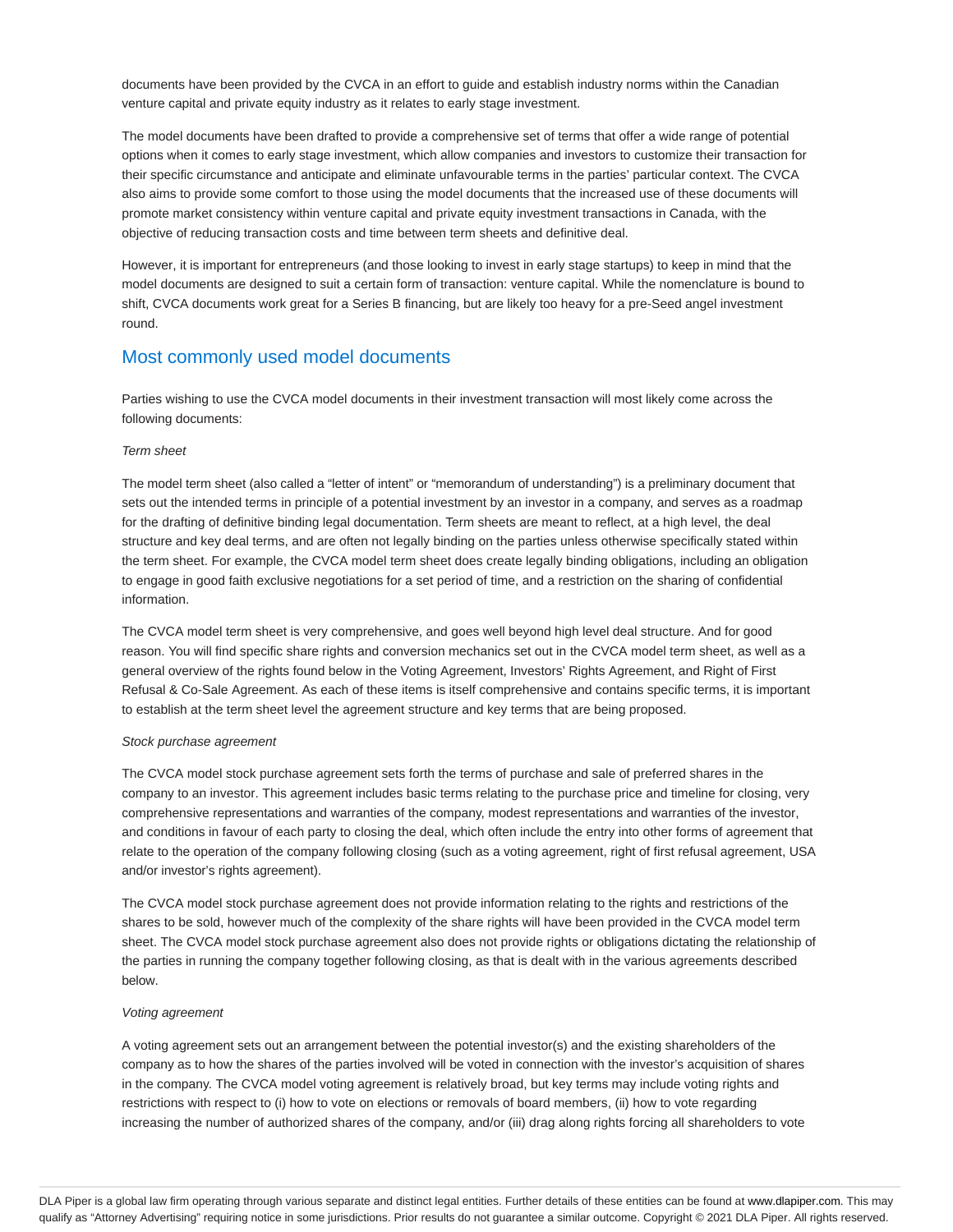#### in a manner consistent with key shareholders.

### Right of first refusal and co-sale agreement

The CVCA model right of first refusal and co-sale agreement sets out a mechanism by which key shareholders must first offer their shares for sale to the company, rather than immediately selling them to a third party, and the company may choose whether or not they wish to purchase all or a portion of the shares to be sold. This particular model document additionally provides a grant of a secondary refusal right to individual shareholders to purchase shares not purchased by the company when the key shareholder(s) propose to sell such shares.

If the shares are not purchased by the company or the other shareholders, then the key selling shareholder(s) may freely sell those shares to a third party. Such agreements allow shareholders to control who becomes a new shareholder of the company and simultaneously allows them to increase their shareholdings in the company when another shareholder leaves.

#### Investors' rights agreement

The CVCA model investors' rights agreement provides a comprehensive set of terms an investor can choose to carve out for itself when stepping in as a shareholder of the company following its investment. Such rights may include: (i) rights to information of the company, including the right to receive financial information, inspect company records, and attend meetings of management/committees/the board, (ii) registration rights (usually more of a concern for investors with large blocks of shares in companies that will be going public), which may allow investors to compel the company to make certain registrations when selling shares on a public stock exchange, and (iii) rights of first refusal and/or pre-emptive rights, which operate to either provide some rights to increase shareholdings/restrict the ability of unapproved third party shareholders to become investors in the company, and/or prevent dilution of the investors' equity in the company, respectively.

Unlike the Voting Agreement and the Right of First Refusal and Co-Sale Agreement, which are often (but not always) intended to be signed by all shareholders, the Investors' Rights Agreement is typically between the investors and the company, though key shareholders (such as founders) are often included here as well.

## Unanimous shareholders agreement (USA)

For anyone familiar with a typical Canadian corporate structure, the above agreements may be confusing. This tripartite arrangement of agreements is more common in the U.S. due to the prevalent use of the NVCA model documents in venture capital transactions in the U.S., and is present in the CVCA model document structure as a result, and in recognition that U.S. venture capital investors will be more familiar with this structure when investing in Canadian entities.

More commonly in Canada, we will use a "unanimous shareholders' agreement" (or simply a "shareholders' agreement", in jurisdictions like British Columbia that don't have a USA concept built into its corporate legislation). A USA is entered into by shareholders of a company to provide for specific rights and obligations of the shareholders beyond what is already required in the governing statute and the company's articles of incorporation. An additional benefit of a USA is that it is often far easier to amend and supplement than a company's articles of incorporation, which generally requires shareholder approval and corporate registry filings.

USAs generally set out rights and obligations of the shareholders in their management of the company (i.e. composition of the board of the directors), as well how shareholders may liquidate their shareholdings in the company (i.e. prohibitions on transfer, which may include rights of first refusal, pre-emptive rights, tag along rights and drag along rights). Such rights generally allow shareholders to restrict dilution of their shareholdings and maintain control over who is able to become a shareholder of the company. Given the obvious overlap between the three agreement approach and a USA, it's common to choose one model or the other, though there may be situations in which a USA underlies the CVCA model documents where those other agreements are not being signed by all shareholders.

# When not to use CVCA model documents

As noted above, the CVCA model documents serve many positive purposes, such as building uniformity within the venture capital industry, creating roadmaps on commonly negotiated terms, and providing comfort through familiarity to U.S. investors.